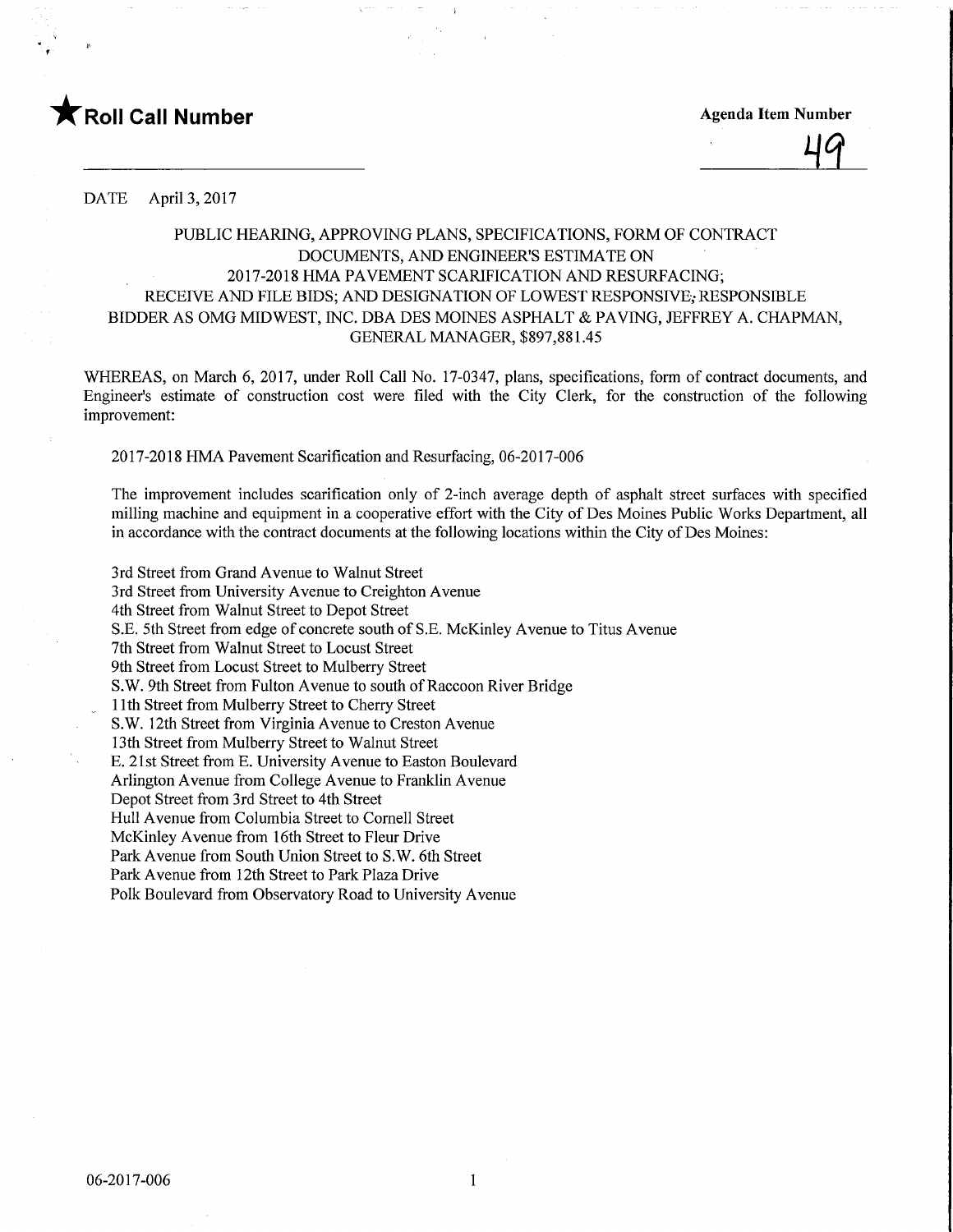



## DATE April 3, 2017

The improvement includes scarification only of 2-inch average depth of asphalt street surfaces with specified milling machine and equipment in a cooperative effort with the City of Des Moines Public Works Department, all in accordance with the contract documents at the following locations within the City of Des Moines:

3rd Street from Grand Avenue to Walnut Street 3rd Street from University Avenue to Creighton Avenue 4th Street from Walnut Street to Depot Street S.E. 5th Street from edge of concrete south of S.E. McKinley Avenue to Titus Avenue 7th Street from Walnut Street to Locust Street 9th Street from Locust Street to Mulberry Street S.W. 9th Street from Fulton Avenue to south of Raccoon River Bridge 11th Street from Mulberry Street to Cherry Street S.W. 12th Street from Virginia Avenue to Creston Avenue 13th Street from Mulberry Street to Walnut Street E. 21st Street from E. University Avenue to Easton Boulevard Arlington Avenue from College Avenue to Franklin Avenue Depot Street from 3rd Street to 4th Street Hull Avenue from Columbia Street to Comell Street McKinley Avenue from 16th Street to Fleur Drive Park Avenue from South Union Street to S.W. 6th Street Park Avenue from 12th Street to Park Plaza Drive Polk Boulevard from Observatory Road to University Avenue

The improvement includes furnishing all labor, materials and equipment necessary to construct a Hot Mix Asphalt (HMA) surfacing overlay of a single 2-inch lifit on existing street surface, together with other incidental and related work; all in accordance with the contract documents at the following locations within the City of Des Moines:

S.W. 9th Street from Fulton Avenue to south of Raccoon River Bridge Park Avenue from 12th Street to Park Plaza Drive Polk Boulevard from Observatory Road to University Avenue

The improvement includes scarification only of 3-inch average depth of asphalt street surfaces with specified milling machine and equipment in a cooperative effort with the City of Des Moines Public Works Department, all in accordance with the contract documents at the following locations within the City of Des Moines:

36th Place from Marianna Trail to Rose Hedge Drive 43rd Street from Madison Avenue to Shawnee Avenue Ardmore Road from 36th Place to Aurora Avenue Crestwood Road from 36th Place to Manor Lane Franklin Avenue from 34th Street to Dead End East Rose Hedge Drive from 36th Place to Aurora Avenue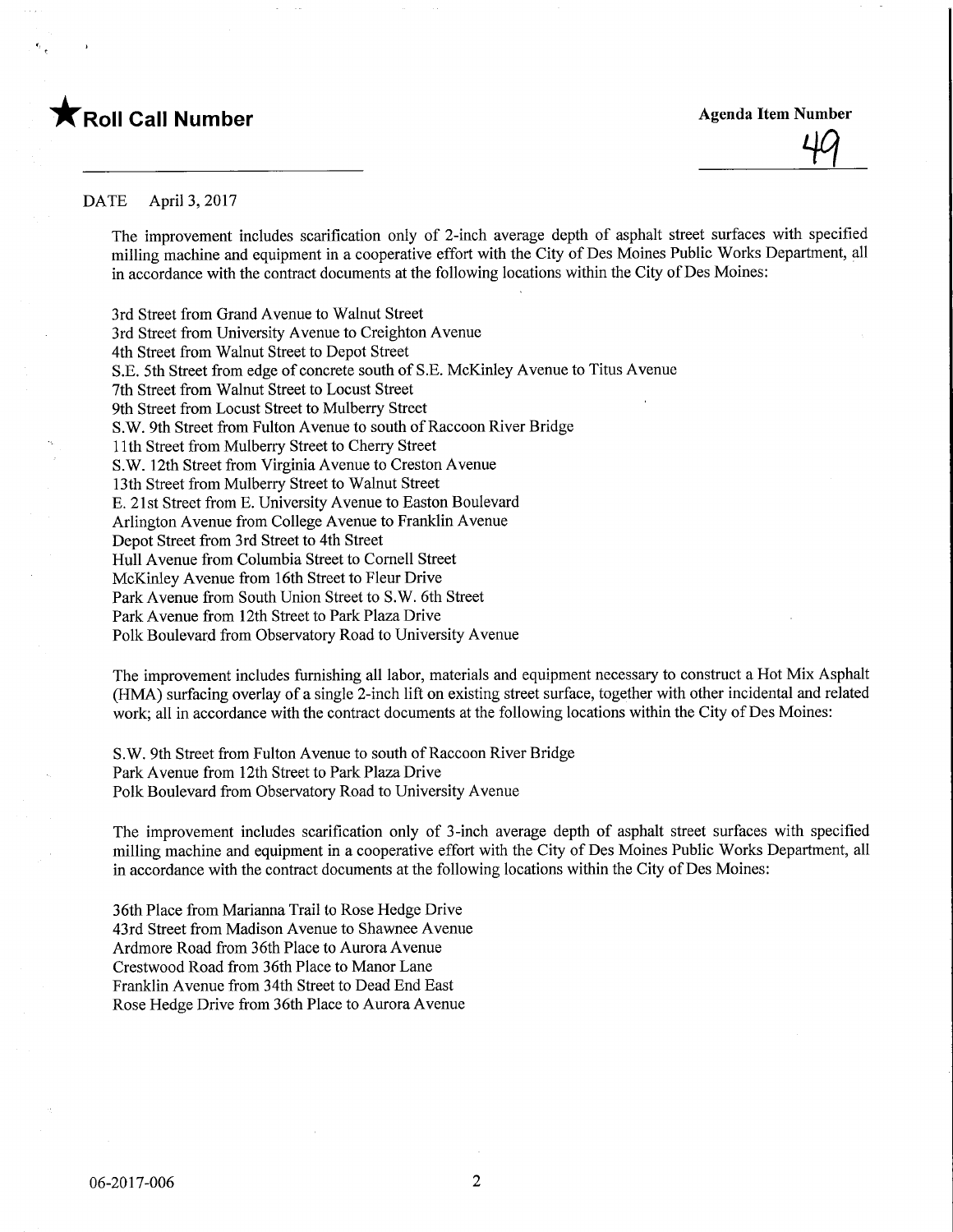



## DATE April 3, 2017

The improvement includes construction of sidewalk ramps with Portland Cement Concrete (PCC) sidewalk four (4) inches, six (6) inches or eight (8) inches thick, together with all necessary appurtenances; in accordance with the contract documents, at the following intersections located within the City of Des Moines:

3rd Street & Creighton Avenue 3rd Street & University Avenue S.W. 5th Street & Park Avenue 7th Street & Locust Street S.W. 9th Street & Bancroft Street S.W. 18th Street & McKinley Avenue E. 21st Street & University Court 34th Street & Franklin Avenue 36th Place & Marianna Trail 43rd Street & Shawnee Avenue Ardmore Road & Shawnee Place Ardmore Road & Aurora Avenue Arlington Avenue & College Avenue Crestwood Road & 36th Place Manor Lane & Crestwood Road Polk Boulevard & Boulevard Place Polk Boulevard & Kingman Boulevard Polk Boulevard & Lakeview Drive Polk Boulevard & Observatory Road Rose Hedge Drive & Aurora Avenue

WHEREAS, notice of the hearing on the plans, specifications, form of contract documents, and Engineer's estimate of construction cost was published as required by law.

NOW, THEREFORE, BE IT RESOLVED BY THE CITY COUNCIL OF THE CITY OF DES MOINES, IOWA: That the hearing on the plans, specifications, form of contract documents, and Engineer's estimate of construction cost for said improvement be closed; and that said plans, specifications, form of contract documents, and Engineer's estimate of construction cost are hereby approved as the plans, specifications, form of contract documents, and Engineer's estimate of construction cost for said improvement.

BE IT FURTHER RESOLVED: That sealed bids for said improvement were submitted by the following bidders:

OMG Midwest, Inc. dba Des Moines Ankeny, IA Asphalt & Paving

Grimes Asphalt and Paving Des Moines, IA Corporation

which were received and opened at a public meeting presided over by the Engineer in the Shijiazhuang Room, 2nd Floor, City Administration Building, 400 E. Court Avenue, Des Moines, Iowa at 11:00 a.m. on March 21, 2017. Said bids and the attached tabulation of bids for said improvement be and are hereby received and filed.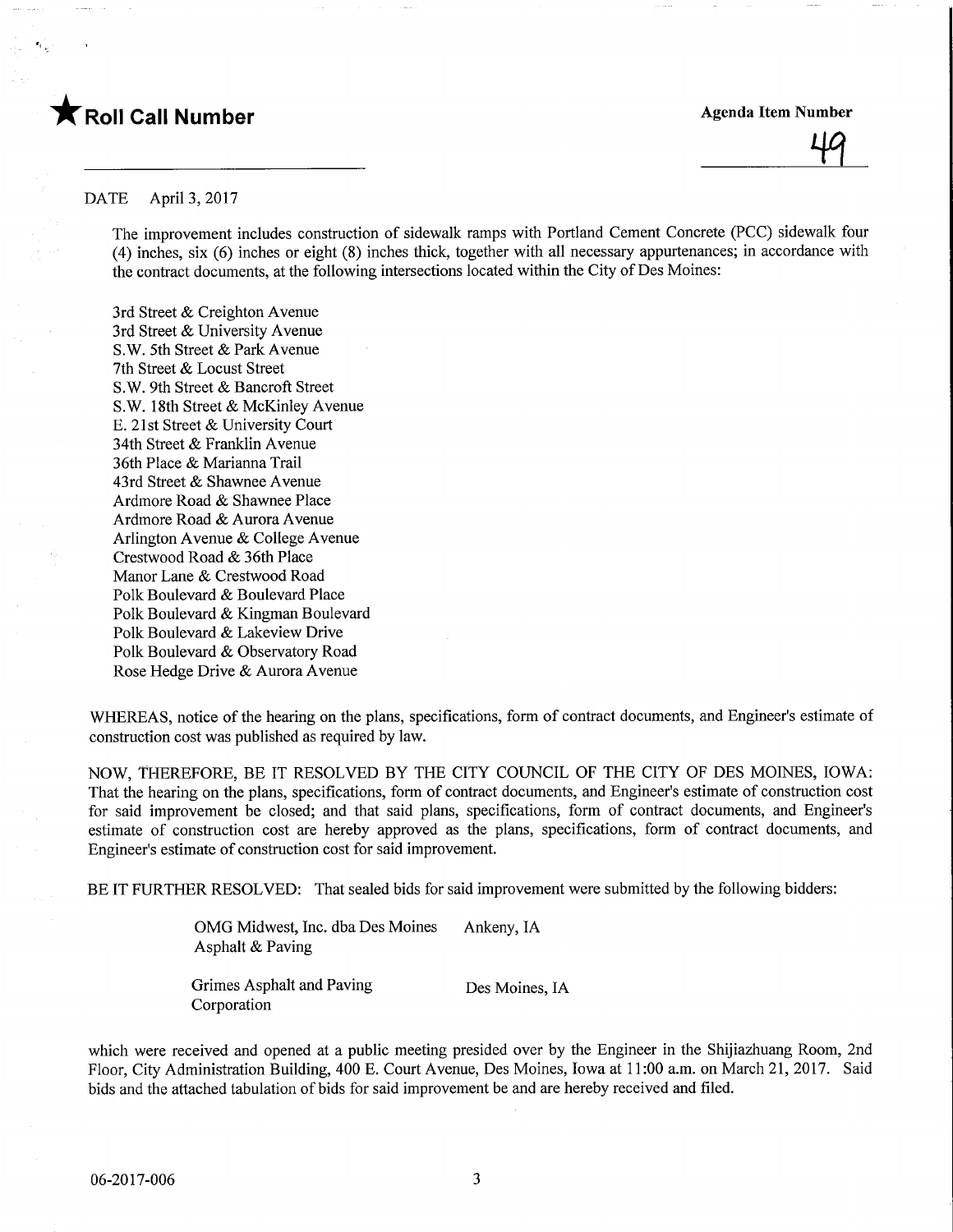

515



DATE April 3, 2017

BE IT FURTHER RESOLVED: That the Des Moines City Engineer, as the Engineer, has determined that the lowest responsive, responsible bid for the construction of said improvement was submitted by OMG Midwest, Inc. dba Des Moines Asphalt & Paving, Jeffrey A. Chapman, General Manager, 2401 SE Tones Drive, Ste. 13, Ankeny, IA, 50021 in the amount of \$897,881.45, and said bid be and the same is hereby accepted.

BE IT FURTHER RESOLVED: That the bid security of the unsuccessful bidders be and is hereby authorized and directed to be returned.

BE IT FURTHER RESOLVED: That the Engineer is hereby directed to secure execution by the lowest responsible, responsive Bidder and its surety of the contract documents in the form heretofore approved by this Council; that the Engineer is directed to thereafter present said contract documents to this Council for approval and authorization to the Mayor to sign; and that no contract shall be deemed to exist between the City of Des Moines and said Bidder until said contract has been executed by the Bidder, and shall have been approved by this Council and executed by the Mayor and attested to by the City Clerk.

BE IT FURTHER RESOLVED: That the City Council hereby authorizes the necessary road closures for the Project.

(City Council Communication Number /  $\frac{7}{7}$  336 attached.)

Moved by to adopt.

FORM APPROVED: TUNDS AVAILABLE

 $\overline{M}$ 

Kathleen Vanderpo'of Deputy City Attorney

Daniel E. Ritter

Des Moines Finance Director

Funding Source: 2017-18 CIP, Page Street - 4, Asphaltic Paving Restoration Program, ST003, Being: \$339,237.22 in G.O. Bonds to be issued, \$75,301.80 in TIF backed G.O. Bonds to be issued from ST003; and \$483,342.43 in G.O. Bonds from ST205

| <b>COUNCIL ACTION</b> | <b>YEAS</b> | <b>NAYS</b> | <b>PASS</b> | <b>ABSENT</b>   |
|-----------------------|-------------|-------------|-------------|-----------------|
| <b>COWNIE</b>         |             |             |             |                 |
| <b>COLEMAN</b>        |             |             |             |                 |
| <b>GATTO</b>          |             |             |             |                 |
| <b>GRAY</b>           |             |             |             |                 |
| <b>HENSLEY</b>        |             |             |             |                 |
| <b>MOORE</b>          |             |             |             |                 |
| <b>WESTERGAARD</b>    |             |             |             |                 |
| <b>TOTAL</b>          |             |             |             |                 |
| <b>MOTION CARRIED</b> |             |             |             | <b>APPROVED</b> |
|                       |             |             |             |                 |

I, Diane Rauh, City Clerk of said City Council, hereby certify that at a meeting of the City Council, held on the above date, among other proceedings the above was adopted.

IN WITNESS WHEREOF, I have hereunto set my hand and affixed my seal the day and year first above written.

Mayor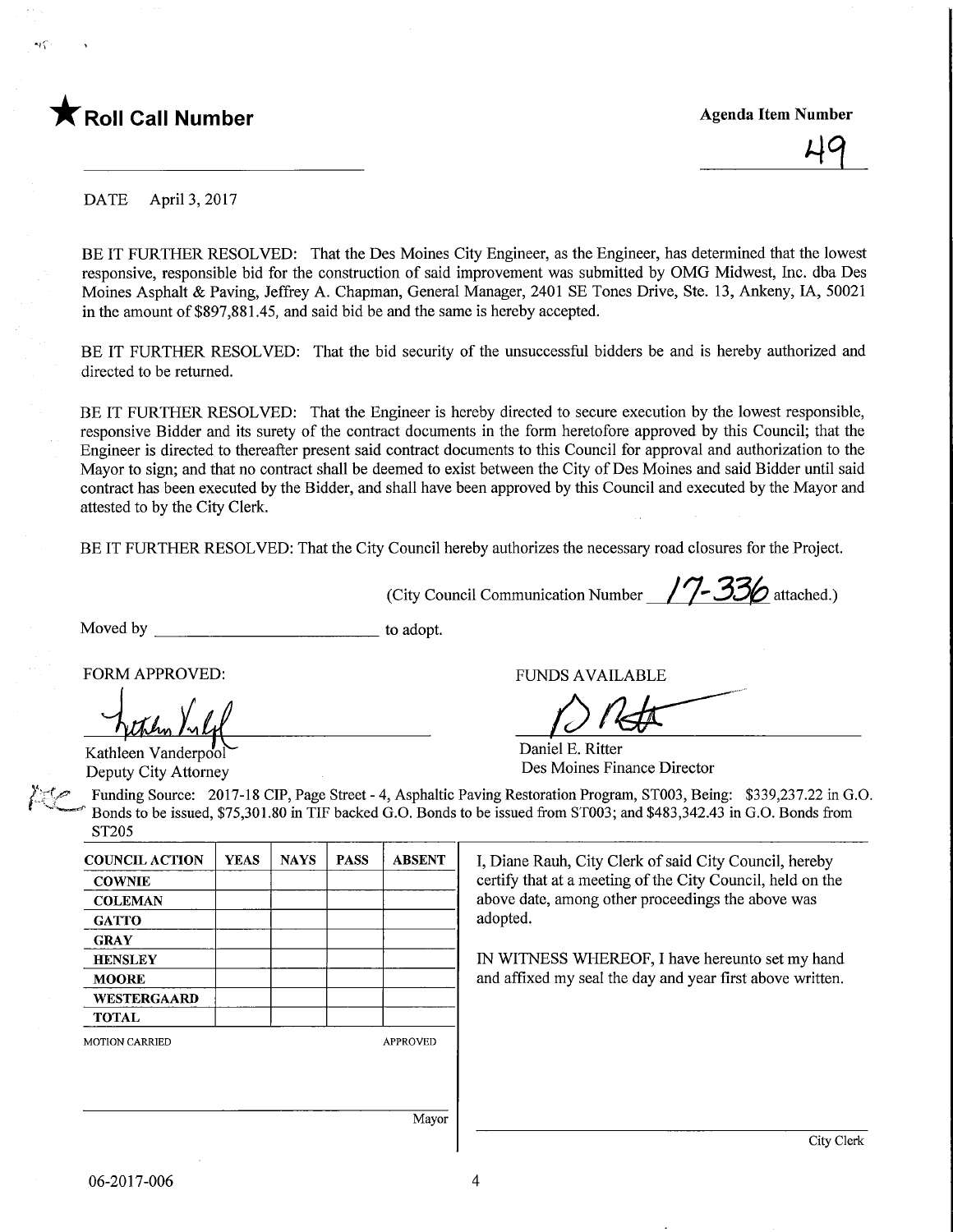|                                                                                                                                                                                       | DEPARTMENT OF ENGINEERING<br>CITY OF DES MOINES, IOWA                                                                                                  |                 |             | Activity ID: 06-2017-006<br>Bid Date: 3/21/2017 |               |                                                                                                             |               |                                                                                          |               |
|---------------------------------------------------------------------------------------------------------------------------------------------------------------------------------------|--------------------------------------------------------------------------------------------------------------------------------------------------------|-----------------|-------------|-------------------------------------------------|---------------|-------------------------------------------------------------------------------------------------------------|---------------|------------------------------------------------------------------------------------------|---------------|
| APPROVED BY Plebral<br>TABULATED BY: Matt Fenstermann<br>CHECKED BY: $\sqrt{}$<br><b>CONTRACTOR'S BID TABULATION</b><br>PROJECT: 2017-2018 HMA Pavement Scarification and Resurfacing |                                                                                                                                                        |                 |             |                                                 |               | OMG Midwest, Inc. dba<br>Des Moines Asphalt & Paving<br>Ankeny, lowa<br><b>BID SECURITY</b><br>10% Bid bond |               | Grimes Asphalt & Paving Corp.<br>Des Moines, Iowa<br><b>BID SECURITY</b><br>10% Bid bond |               |
|                                                                                                                                                                                       |                                                                                                                                                        |                 |             |                                                 |               |                                                                                                             |               |                                                                                          |               |
|                                                                                                                                                                                       | ESTIMATE-----                                                                                                                                          |                 |             |                                                 |               | <b>BID PRICE</b>                                                                                            |               | <b>BID PRICE</b>                                                                         |               |
|                                                                                                                                                                                       |                                                                                                                                                        |                 |             | <b>UNIT</b>                                     |               | <b>UNIT</b>                                                                                                 |               | <b>UNIT</b>                                                                              |               |
| <b>ITEM</b>                                                                                                                                                                           | <b>DESCRIPTION</b>                                                                                                                                     | <b>QUANTITY</b> |             | <b>PRICE</b>                                    | <b>AMOUNT</b> | PRICE                                                                                                       | <u>AMOUNT</u> | <b>PRICE</b>                                                                             | <b>AMOUNT</b> |
| 1                                                                                                                                                                                     | Calendar year 2017: Pavement milling; two (2) inch average thickness (this<br>item includes milling, loading, and hauling)                             | 43100 SY        |             | \$3.60                                          | \$155,160.00  | \$3.60                                                                                                      | \$155,160.00  | \$3.50                                                                                   | \$150,850.00  |
| $\overline{2}$                                                                                                                                                                        | Calendar year 2018: Pavement milling; two (2) inch average thickness (this<br>item includes milling, loading, and hauling)                             | 18480 SY        |             | \$3.65                                          | \$67,452.00   | \$3.65                                                                                                      | \$67,452.00   | \$3.50                                                                                   | \$64,680.00   |
| 3                                                                                                                                                                                     | Calendar year 2017: Two (2) inch (in place) hot mix asphalt overlay (includes<br>placement and compaction of HMA and furnishing and placement of tack) | 17350 SY        |             | \$3.00                                          | \$52,050.00   | \$3.50                                                                                                      | \$60,725.00   | \$2.50                                                                                   | \$43,375.00   |
| $\overline{4}$                                                                                                                                                                        | Calendar year 2018: Two (2) inch (in place) hot mix asphalt overlay (includes<br>placement and compaction of HMA and furnishing and placement of tack) | 7455            | SY          | \$3.00                                          | \$22,365.00   | \$7.00                                                                                                      | \$52,185.00   | \$2.50                                                                                   | \$18,637.50   |
| 5                                                                                                                                                                                     | Calendar year 2017: HMA (1M ESAL) Surface Course, 1/2" Mix, No Friction<br>Requirement                                                                 | 2215            | <b>TON</b>  | \$105.00                                        | \$232,575.00  | \$90.00                                                                                                     | \$199,350.00  | \$85.00                                                                                  | \$188,275.00  |
| 6                                                                                                                                                                                     | Calendar year 2018: HMA (1M ESAL) Surface Course, 1/2" Mix, No Friction<br>Requirement                                                                 | 965             | <b>TON</b>  | \$110.00                                        | \$106,150.00  | \$90.00                                                                                                     | \$86,850.00   | \$85.00                                                                                  | \$82,025.00   |
| $\overline{7}$                                                                                                                                                                        | Calendar year 2017: Pavement milling; three (3) inch average thickness (this<br>item includes milling, loading, and hauling)                           | 6310            | <b>SY</b>   | \$4.50                                          | \$28,395.00   | \$3.80                                                                                                      | \$23,978.00   | \$5.00                                                                                   | \$31,550.00   |
| 8                                                                                                                                                                                     | Calendar year 2018: Pavement milling; three (3) inch average thickness (this<br>item includes milling, loading, and hauling)                           | 2700            | SY          | \$4.75                                          | \$12,825.00   | \$6.00                                                                                                      | \$16,200.00   | \$5.00                                                                                   | \$13,500.00   |
| 9                                                                                                                                                                                     | Milling Transverse PCC Joints (3" Max Depth)                                                                                                           | 1000            | LF          | \$3.75                                          | \$3,750.00    | \$6.00                                                                                                      | \$6,000.00    | \$4.00                                                                                   | \$4,000.00    |
| 10                                                                                                                                                                                    | Milling Longitudinal PCC Joints (3" Max Depth)                                                                                                         | 600             | LF          | \$5.00                                          | \$3,000.00    | \$6.00                                                                                                      | \$3,600.00    | \$5.00                                                                                   | \$3,000.00    |
| 11                                                                                                                                                                                    | Temporary Painted Pavement Marking, Waterborne or Solvent Based                                                                                        | 152.7           | <b>STA</b>  | \$80.00                                         | \$12,216.00   | \$69.00                                                                                                     | \$10,536.30   | \$94.00                                                                                  | \$14,353.80   |
| 12                                                                                                                                                                                    | Painted Pavement Marking, Waterborne Based                                                                                                             | 56.56           | <b>STA</b>  | \$100.00                                        | \$5,656.00    | \$145.00                                                                                                    | \$8,201.20    | \$94.00                                                                                  | \$5,316.64    |
| 13                                                                                                                                                                                    | Painted Symbols and Legend, Waterborne or Solvent Based                                                                                                | 6               | <b>EACH</b> | \$115.00                                        | \$690.00      | \$95.00                                                                                                     | \$570.00      | \$157.00                                                                                 | \$942.00      |
| 14                                                                                                                                                                                    | Durable Pavement Markings, Epoxy                                                                                                                       | 27.16           | STA         | \$150.00                                        | \$4,074.00    | \$125.00                                                                                                    | \$3,395.00    | \$207.00                                                                                 | \$5,622.12    |
| 15                                                                                                                                                                                    | Durable Pavement Symbols & Legend, Epoxy                                                                                                               | $\overline{7}$  | EACH        | \$300.00                                        | \$2,100.00    | \$167.00                                                                                                    | \$1,169.00    | \$407.00                                                                                 | \$2,849.00    |
| 16                                                                                                                                                                                    | Inlay Pavement Markings, Profiled Marking Tape                                                                                                         | 68.28           | <b>STA</b>  | \$800.00                                        | \$54,624.00   | \$740.00                                                                                                    | \$50,527.20   | \$619.00                                                                                 | \$42,265.32   |
| 17                                                                                                                                                                                    | Inlay Pavement Markings, Intersection Marking Tape                                                                                                     | 1.68            | <b>STA</b>  | \$750.00                                        | \$1,260.00    | \$525.00                                                                                                    | \$882.00      | \$550.00                                                                                 | \$924.00      |
| 18                                                                                                                                                                                    | Grooves Cut for Pavement Markings                                                                                                                      | 27              | STA         | \$60.00                                         | \$1,620.00    | \$73.00                                                                                                     | \$1,971.00    | \$419.00                                                                                 | \$11,313.00   |
| 19                                                                                                                                                                                    | Grooves Cut for Symbols and Legends                                                                                                                    | 13              | <b>EACH</b> | \$175.00                                        | \$2,275.00    | \$112.00                                                                                                    | \$1,456.00    | \$219.00                                                                                 | \$2,847.00    |
|                                                                                                                                                                                       |                                                                                                                                                        |                 |             |                                                 |               |                                                                                                             |               |                                                                                          |               |

 $\bar{z}$ 

 $\ddot{z}$ 

 $\pm$ 

 $\sim 7$ 

Y,